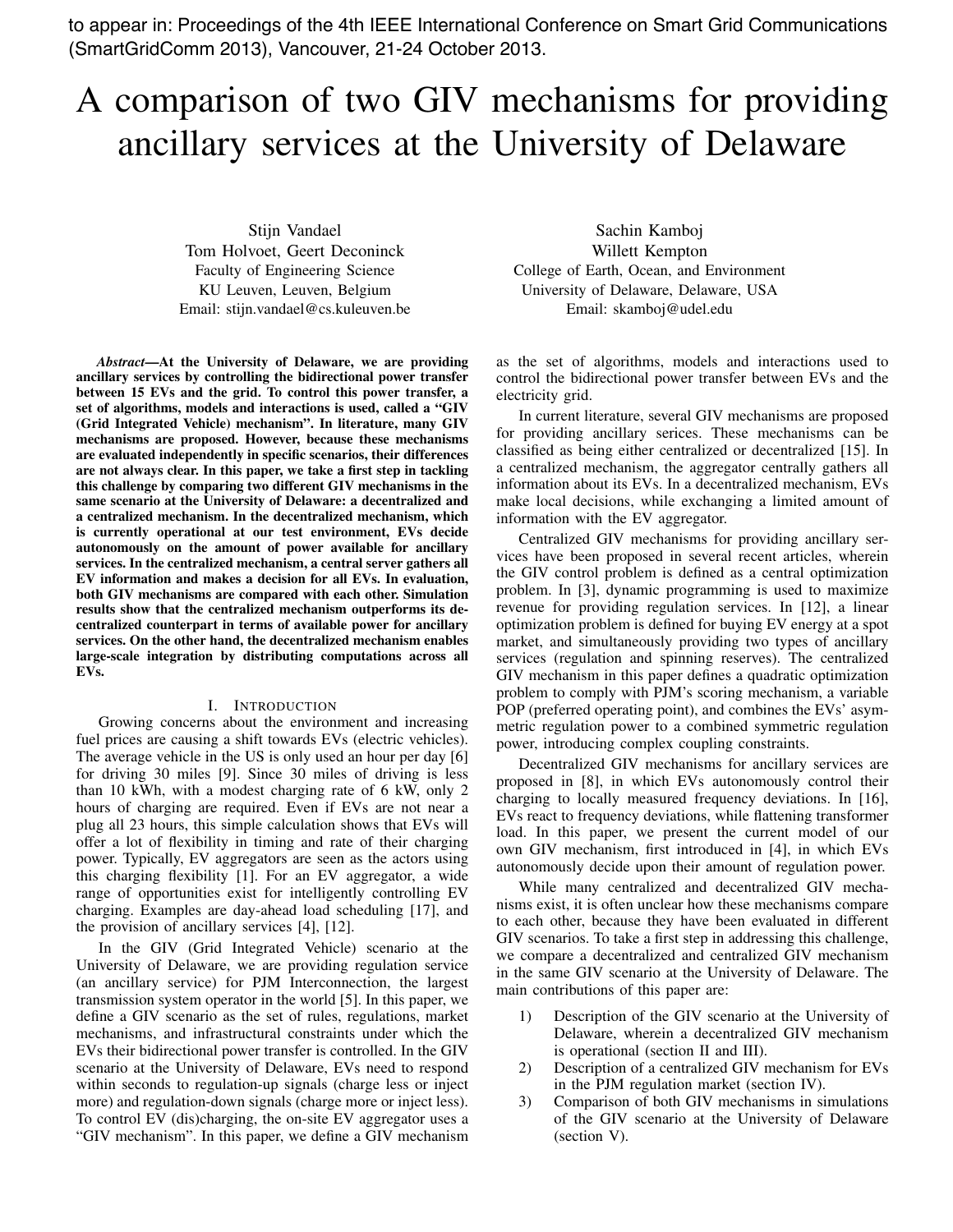# II. DESCRIPTION OF THE GIV SCENARIO AT THE UNIVERSITY OF DELAWARE

In this section, we give an overview of GIV scenario at the University of Delaware. In this scenario, an EV fleet is controlled by an EV aggregator, which operates in the regulation service market of PJM. First, the structure of this market is described (section II-A). Afterwards, the physical EV infrastructure is described (section II-B).

# *A. PJM regulation market*

PJM (Pennsylvania-New Jersey-Maryland) Interconnection is the largest TSO in the world, servicing 13 states in the Northern and Midwestern US. PJM itself is part of the larger Eastern Interconnection, one of the two major synchronized grids in North America. As for any TSO, PJM's two main objectives are (i) to maintain its grid infrastructure, and (ii) assure a continuous balance between generation and demand. To achieve the latter goal, PJM operates several power markets.

Each PJM power market contributes to the grid balance by providing a different type of power: *baseload power* is provided for the typical daily demand, *peak power* is provided during periods of exceptionally high demand, *spinning reserves* are activated for reacting to an unplanned event (e.g generator failure) and *regulation power* is used to keep the grid frequency and voltage within acceptable limits. Spinning reserves and regulation power together make up the largest value of the ancillary service markets. In these markets, GIV competes most strongly, because of a capacity payment to be online and available [7]. At the University of Delaware, we bid on the regulation market, because of its typical highest value in the ancillary service market.

To provide regulation services for PJM, bids need to be submitted via the online eMKT platform [10]. Each bid contains an amount of regulation power  $P_h^{\text{bid}}$  for hour *h*, and an offer price. A bid needs to be submitted at least 60 minutes before its operating hour, when the market for the respective hour is cleared (figure 1). According to PJM market rules, bids need to contain a symmetric regulation power (equal regulation-up and regulation-down) in multiples of 100 kW. In the UD scenario, the offer price is kept low (because marginal costs are low), which results in an almost certain acceptance of our bids.

Once a bid is submitted and accepted, the EV aggregator needs his EV fleet to follow an online regulation signal during hour *h*, which is limited by the bid's regulation power (figure 2a). According to conventional regulation performed by generators, a positive regulation signal represent regulation-up, and a negative signal regulation-down. The regulation signal changes on a 2-4 second base, and should be followed around a chosen operational midpoint, called the POP (preferred operating point). In figure 2b), the actual power transfer of the EV fleet is depicted, which is the POP superposed by the regulation signal. The quality of the response to a regulation signal is quantified by PJM through a performance score, and is used to compute a participant's revenues. This score is based on the difference between signal and response in terms of absolute difference (i), delay time (ii) and correlation (iii). All three factors are equally weighted in the performance score.



Fig. 1. Bidding process in the PJM regulation market.



Fig. 2. (a) Regulation bids for two hours, and PJM's resulting online regulation signal. (b) Matching regulation response of the EV fleet, around the POPs.

## *B. EV infrastructure*

Currently, the EV fleet at the University of Delaware consists of 17 Mini-E's [14], and 3 eBoxes [11]. These EVs have a battery of 35kWh and have a maximum power transfer (both charging and discharging) of 12 kW. To be able to charge the EVs simultaneously, the campus is equipped with 15 EVSEs (Electric Vehicle Supply Equipment) connected to the local power grid. Each EVSE enables communication between its connected EV and the aggregator server (on which the EV aggregator agent is running).

In figure 3, the agent architecture is shown. Each agent represents an autonomous decision making element, which is reponsible for achieving the goals of its respective owner. All the agents and their goals:

- *•* EV aggregator agent
	- *The goal of the aggregator agent is bidding in the PJM market, and complying with these bids by dispatching regulation power in response to PJM's online regulation signal.*
- *•* EV agent

*The primary goal of the EV agent is charging its EV battery before departure time, and the secondary goal is providing regulation power to the aggregator agent.*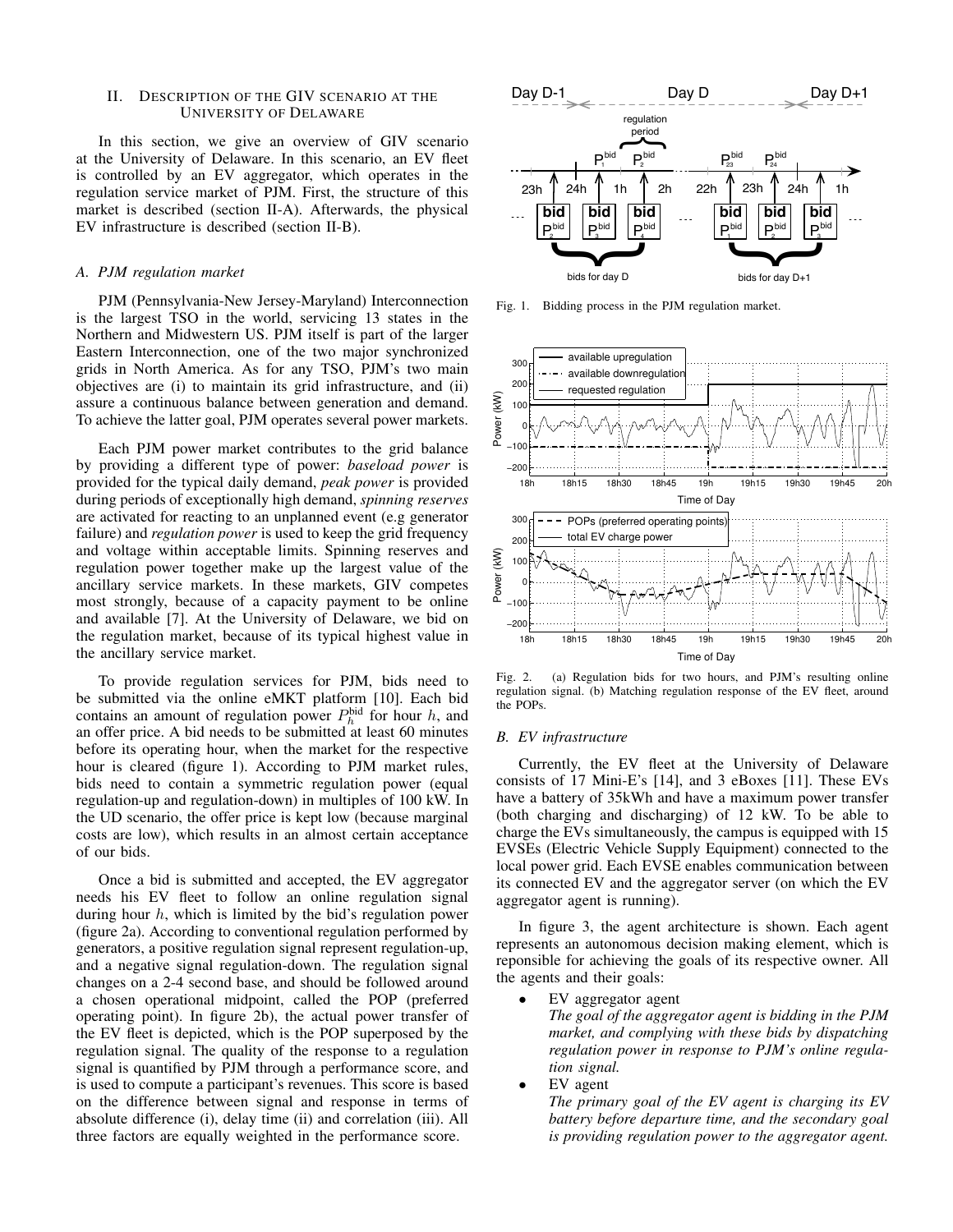During the clearing phase for a bid hour *h*, PJM looks at the advertised bids and picks the resources to provide regulation for the given hour. For each selected resource, PJM assigns a regulation power to the resource (aggregator) that may be up to the amount bid by that resource:

$$
0 \le P_h^{\text{assign}} \le P_h^{\text{bid}} \tag{1}
$$

At UD, we choose an offer price below the average clearing price, which typically results in full assignment of our bid by PJM. During the actual regulation hour *h*, PJM sends a regulation request  $P_t^{\text{req}}$  to the aggregator that may vary on a 2-4 second cycle. Each time the aggregator receives this regulation request, a fraction of each EVs' regulation power is dispatched, based on a division factor  $\mu$  (figure 3). This division factor is calculated at each regulation time *t* in hour *h*:

$$
P_t^{\text{req}} > 0 \qquad \Rightarrow \qquad \mu = \frac{P_t^{\text{req}}}{\sum_{i=1}^{N_{\text{ev}}} i P_t^+} \qquad (2)
$$

$$
P_t^{\text{req}} < 0 \qquad \Rightarrow \qquad \mu = \frac{P_t^{\text{req}}}{\sum_{i=1}^{N_{\text{ev}}} i P_t} \qquad (3)
$$

In these formulas,  ${}^{i}P_{t}^{+}$  and  ${}^{i}P_{t}^{-}$  represent the respective regulation-up and regulation-down power each EV *i* makes available at time *t*. This information is stored by the EV aggregator in a "regulation matrix" (table I).

## TABLE I. REGULATION MATRIX (TIME *t*, NUMBER OF EVS *N*)

|  | $\cdots$ |  |
|--|----------|--|
|  | $\cdots$ |  |

The regulation power each EV makes available is calculated differently in the centralized and decentralized mechanism. In the decentralized mechanism, EV agents autonomously decide upon their regulation power. Consequently, each EV agent has to offer symmetric regulation power to assure the sum of their individual regulation is also symmetric  $(\forall n \in \{1, ..., N\}, \space {}^{n}P_{t}^{+} = {}^{n}P_{t}^{-}$ ). In the centralized mechanism, the aggregator agent decides the regulation-up and regulation-down power of each individual EV. In this mechanism, individual EVs can provide assymetric regulation power, because the aggregator can combine them to provide symmetric regulation power.

## III. A DECENTRALIZED GIV MECHANISM

The GIV mechanism used by the EV aggregator in our GIV scenario is a decentralized (agent-based) mechanism, first introduced in [4]. In this section, the current model of this solution is presented.

In the decentralized mechanism, an EV agent autonomously calculates its regulation-up and regulation-down power. In figure 4, this calculation method is shown in an artificial example. In this example, the EV has a battery capacity of 25 kWh, and an initial SoC (State of Charge) of 5 kWh. The EV is plugged in for 5 hours, and the maximum power transfer is 10 kW. The primary goal of the EV is ensuring sufficient charge in its battery for the next trip. In our example, the driver requires 20 kWh for his next trip. To determine the regulation-up and regulation-down power the EV can offer in each hour, we use a POP calculation method.



Fig. 3. PJM continuously sends a regulation signal to the aggregator agent, which divides the signal between EVs.



Fig. 4. Example of calculating regulation-up and regulation-down power by a single EV.

Before each hour (this control granularity  $\Delta t$  is a parameter that can be chosen), the POP calculation method will be used to calculate the provided regulation power. In the first hour, the SoC can advance to 0 kWh (discharge at 5 kW) or to 15 kWh (charge at 10 kW) and every value in between. Consequently, during the first hour, the EV can choose a charging power between +5kW and -10kW. To provide symmetric regulation power (required by PJM), the POP is chosen in the middle of 5kW and -10kW, at -2.5 kW. Finally, The regulation power provided by this EV is 7.5 kW around its POP of -2.5kW. Once the hour ends, the SoC has progressed to a value inbetween 0 and 15 kWh, depending on PJM's regulation signal (red arrow). For each consecutive hour, the POP and regulation power are determined in the same way. The example was chosen to cover all type of constraints on the regulation power (table II).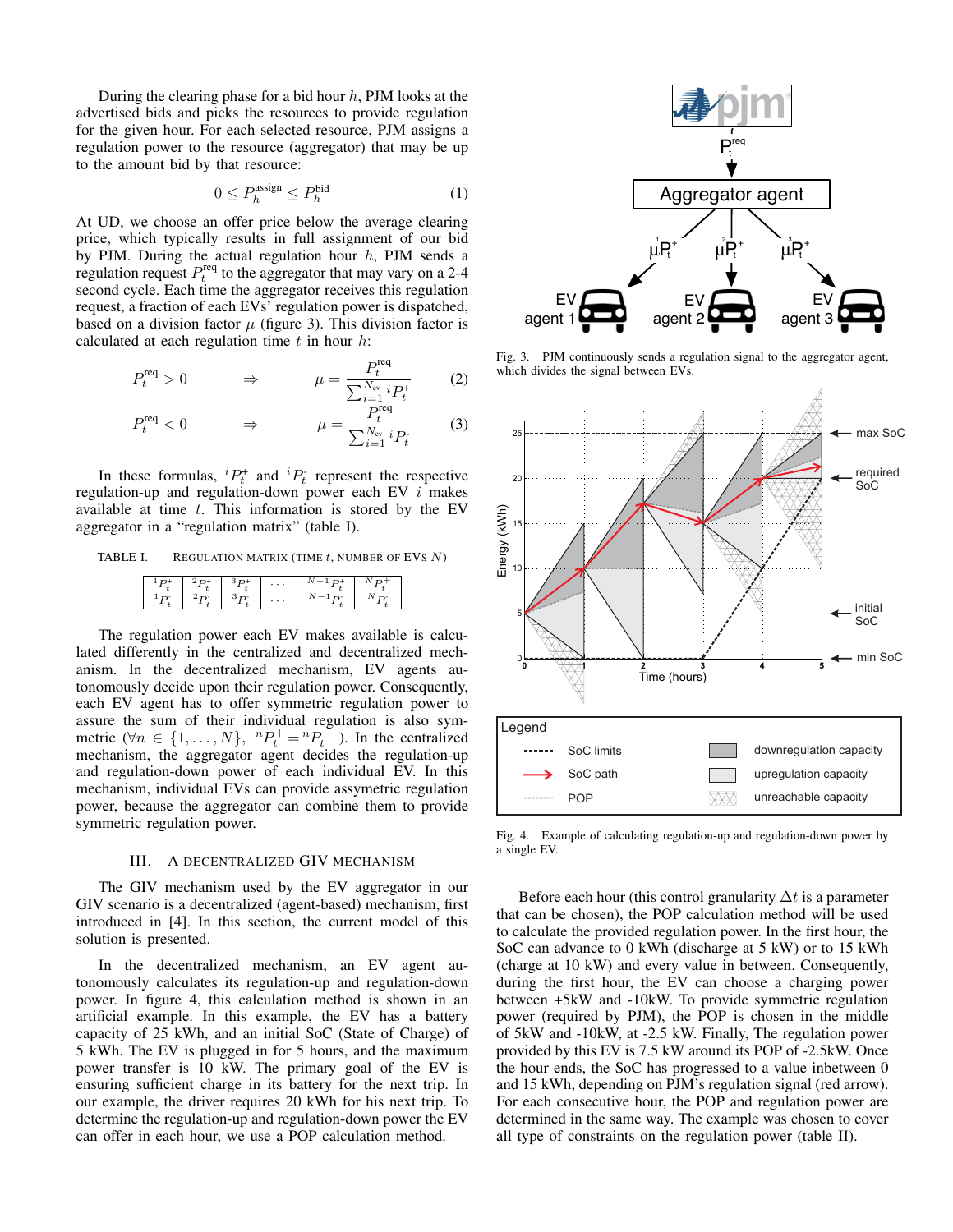TABLE II. FIVE DIFFERENT TYPE OF CONSTRAINTS.

| Hour $1(0h - 1h)$ | Discharging limited by minimum SoC.  |  |  |
|-------------------|--------------------------------------|--|--|
| Hour $2(1h - 2h)$ | No limitations.                      |  |  |
| Hour $3(2h - 3h)$ | Charging limited by maximum SoC.     |  |  |
| Hour $4(3h - 4h)$ | Discharging limited by required SoC. |  |  |
| Hour $5(4h - 5h)$ | Charging limited by maximum SoC.     |  |  |
|                   | Discharging limited by required SoC. |  |  |

The inclusion of constraints based on the required SoC (hour 4 and 5) differs from the initial description of the decentralized mechanism [4]. As we are continuously improving our decentralized mechanism, inclusion of these constraints maximizes regulation power.

## IV. A CENTRALIZED GIV MECHANISM

In this section, a centralized GIV mechanism is presented. This mechanism gathers information about all EVs, and solves an optimization problem which optimizes the collective symmetric regulation power. The result of this optimization is the individual regulation power and POP for each EV. The complete quadratic optimization problem:

$$
\min_{P_t^{\text{tot}}} \sum_{t=1}^{t_{\text{end}}} (P_t^{\text{bid}} - P_t^{\text{tot}})^2
$$
\n(4)

subject to:

$$
{}^{i}E_{t}^{\min} \leq {}^{i}E_{t}^{\text{path}} \leq {}^{i}E_{t}^{\max}, \tag{5}
$$

$$
{}^{i}E_{t}^{\text{path}} - {}^{i}E_{t-1}^{\text{path}} \leq {}^{i}P_{max}\Delta t,\tag{6}
$$

$$
0 \leq {}^{i}P_{t}^{-} \Delta t \leq {}^{i}E_{t}^{\max} - \left({}^{i}E_{t-1}^{\text{path}} - {}^{i}P_{t}^{\text{pop}}\Delta t\right), \quad (7)
$$

$$
0 \leq {}^{i}P_{t}^{-} \leq {}^{i}P_{\text{max}} + {}^{i}P_{t}^{\text{pop}},
$$
\n
$$
0 \leq {}^{i}P_{t} + \Delta_{t} \leq (i_{E}^{\text{path}} - i_{E}^{\text{pop}} \Delta_{t}) \leq i_{E}^{\text{min}} \tag{8}
$$

$$
0 \leq {}^{i}P_{t}^{+}\Delta t \leq \left({}^{i}E_{t-1}^{\text{path}} - {}^{i}P_{t}^{\text{pop}}\Delta t\right) - {}^{i}E_{t}^{\text{min}}, \qquad (9)
$$

$$
0 \leq {}^{i}P_{t}^{+} \leq {}^{i}P_{\text{max}} - {}^{i}P_{t}^{\text{pop}},
$$
  
-  ${}^{i}P_{\text{max}} \leq {}^{i}P_{t}^{\text{pop}} \leq {}^{i}P_{\text{max}},$  (10)

$$
- {}^{i}P_{\text{max}} \le {}^{i}P_{t}^{\text{pop}} \le {}^{i}P_{\text{max}},
$$
  
\n
$$
{}^{i}F_{\text{min}} < {}^{i}F_{\text{p}}^{\text{path}} - {}^{i}P_{\text{p}}^{\text{pop}} < {}^{i}F_{\text{max}}
$$
 (11)

$$
E_t^{\min} \leq {}^{i}E_{t-1}^{\text{path}} - {}^{i}P_t^{\text{pop}} \leq {}^{i}E_t^{\max}, \tag{12}
$$
\n
$$
E_t^{\text{path}} \leq {}^{i}E_t^{\text{path}} \leq {}^{i}E_t^{\max} + \frac{1}{2} \cdot E_t^{\min} \tag{13}
$$

$$
{}^{i}E_{t}^{\text{path}} - {}^{i}E_{t-1}^{\text{path}} = {}^{i}P_{t}^{\text{pop}}\Delta t + \alpha {}^{i}P_{t}^{-} + \beta {}^{i}P_{t}^{+}, \qquad (13)
$$

$$
\forall t \in \{0, \ldots, {}^{i}t_{\text{dep}}\}, \forall i \in \mathcal{F}_{c,t}
$$
  

$$
0 \le P_{t}^{\text{tot}} \le \sum_{i} {}^{i}P_{t}^{-} \qquad \forall t \in \{1, \ldots, t_{\text{end}}\}
$$
(14)

$$
0 \le P_t^{\text{tot}} \le \sum_{i}^{\mathcal{F}_{c,t}} P_t^+ \qquad \forall t \in \{1, \dots, t_{\text{end}}\} \qquad (15)
$$

*F* is defined as the set of all EVs, and  $\mathcal{F}_{c,t} \subset \mathcal{F}$  is the subset of EVs which are grid-connected at optimization time *t*. Newly arrived EVs are taken into account by repeating the optimization at intervals of length  $\Delta t$ .

Equation 4 defines the objective function as the minimization of the quadratic difference between the bids  $P_t^{\text{bid}}$  and collective regulation power of all EVs. The difference is chosen quadratically to divide the error over the scheduling period. This is done to make sure that the response does not fall back to zero, to maintain correlation between request and response. Notice that  $P_t^{\text{bid}}$  has a granularity of  $\Delta t$ , which is the hourly

bid (figure 1) divided into intervals wherein the optimization is repeated.

Constraint 5 defines the SoC path for each EV between a minimum and maximum SoC limit (equivalent as shown in figure 4). These energy limits enforce an arrival SoC at  $t = 0$ , and a range of possible departure SoCs at  $t = t_{\text{den}}$ . Furthermore, constraint 6 enforces the slope of this charging path to be limited by the EVs' maximum power transfer.

Constraints 7- 8 define the regulation-down power of the EVs. In constraint 7, the regulation power is limited by the minimum and maximum SoC limit. In constraint 8, the regulation power is limited by the maximum charging power. Constraints 9 and 10 define these limits for the regulation-up power of each EV. Constraint 11and 12 define the POP, which is limited by an EV's maximum power transfer and energy limits.

Constraint 13 expresses the change in SoC, which depends on the POP and the regulation signal followed. Because the regulation signal is not known beforehand, the change in SoC caused by the regulation signal has to be estimated. This estimation depends on the EV's offered regulation-up and regulation-down power (e.g when an EV only offers regulation-up power, the SoC will decrease). For the PJM case, we were able to use a linear model with parameters  $\alpha$  and  $\beta$ . In case of a less predictable regulation signal, more complex models are possible, e.g a probabilistic model [12]. Deviations in these models are accounted for by repeatedly solving the optimization problem.

Finally, the decision variable in our optimization problem is constraint by the sum of available regulation-up and regulationdown power (coupling constraints 14 and 15). The definition of one decision variable within these constraints enforces a symmetric regulation power.

# V. EVALUATION

In this section, the decentralized and centralized mechanism are compared with each other. First, both mechanisms are compared in terms of their ability to offer regulation power (section V-A). Then, the computational scalability of both mechanisms is analyzed (section V-B).

# *A. Comparison of regulation capabilities*

For comparing both mechanisms in terms of regulation capabilities, we evaluate both mechanisms in simulations of the operational GIV scenario at the University of Delaware (section II). As 15 EVSEs are available in this scenario, 15 of the mini-E's are simulated. Currently, these EVs are driven oncampus at irregular times. In this evaluation, we assign each EV the same artificial probability distribution for arrival and departure times (figure 5). For both mechanisms, 15 minutes is chosen as the optimization step  $\Delta t$  (instead of an hour in the example of figure 4).

In our GIV scenario, the EV aggregator has to decide when to bid for regulation power. Since 15 EVs are being controlled, each with a maximum power transfer of 12 kW, the total maximum power transfer is 180 kW. However, not all EVs are continuously available. For example, at the end of the first hour, an average 50% of all EVs is available ( $\approx$ 90 kW). As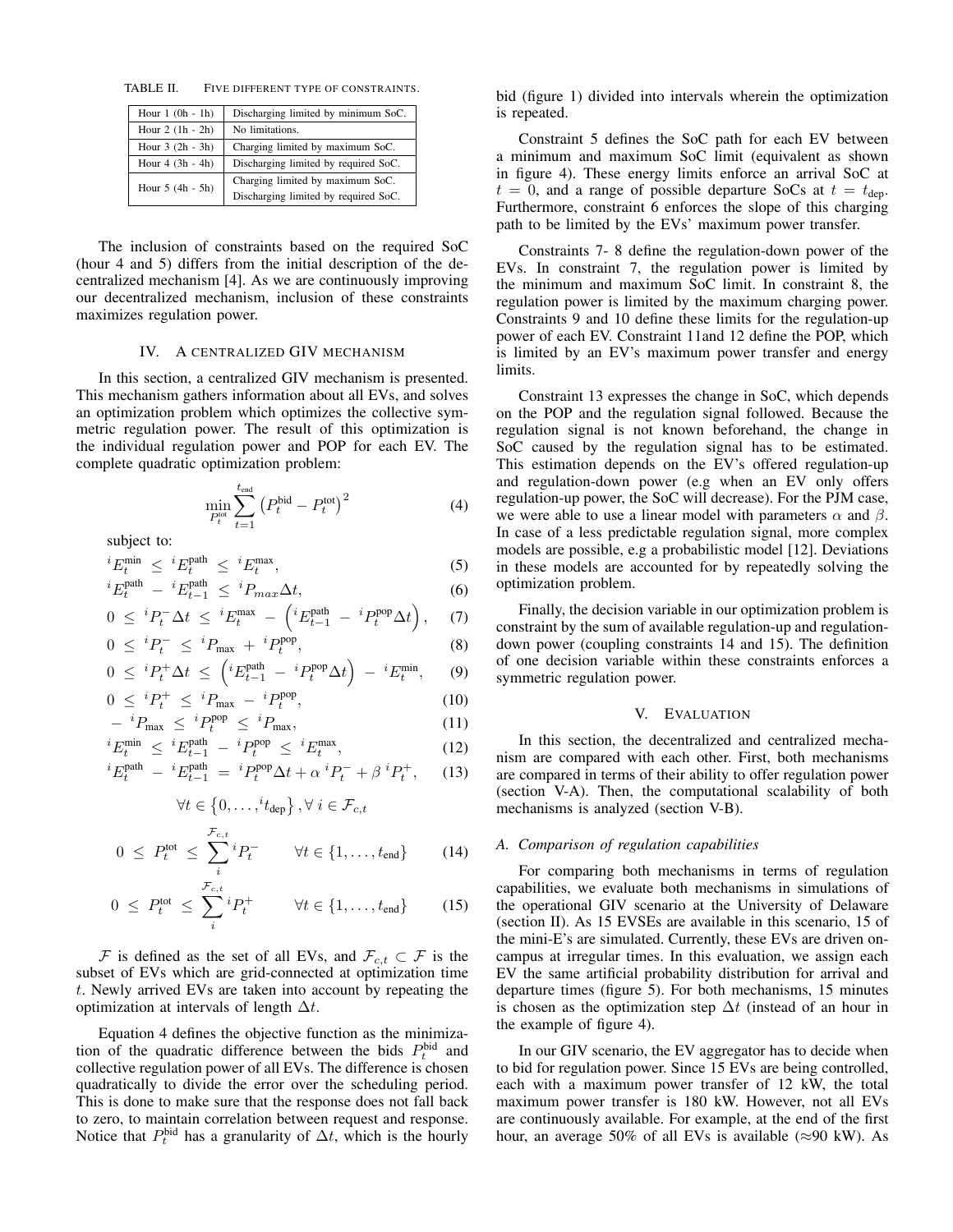PJM only allows regulation bids in increments of 100 kW, different bid scenarios with 100 kW bids are defined, ranked from low-risk to high-risk (figure 6).

In the first experiment, both mechanisms are compared in bid scenario 3 with mini-E's of varying degrees of charging flexibility. In this experiment, the mini-E's have an arrival SoC of 17.5 kWh with a standard deviation of 10 kWh, and a required SoC based on daily commuting trips in the US [2]. These parameters amount to a wide range of charging flexibility. In figure 7, the fractions of regulation power for 100 simulations per mechanism are shown. While the centralized mechanism was able to provide 96 to 100 percent of the regulation power requested in bid scenario 3, the decentralized mechanism achieved a lower performance.

In the second experiment, both mechanisms are compared in all 5 bid scenarios. To focus on the variations between these scenarios, the EV charging flexibility is kept in a smaller range, by setting the arrival SoC of each EV at 17.5 kWh. In figure 8, the resulting total regulation power for each scenario is shown. While the decentralized mechanism's regulation power drops in scenario 3, the centralized mechanism was still able to provide this regulation power. Consequently, the centralized mechanism is able to provide symmetric regulation power of 100 kW for 4 hours (400 kW-h<sup> $1$ </sup>), while the decentralized mechanism can only guarantee 300 kW-h.

In the third experiment, both mechanisms are compared in a scenario wherein any bid size is allowed (cfr. 100 kW bids in previous experiments). The goal of this experiment is comparing both mechanisms in terms of their maximum attainable regulation power. Figure 9 shows the offered regulation capacity in 100 simulations with 15 EVs (same charging flexibility parameters as in the first experiment). The amount of regulation capacity in this experiment (500 - 750 kW-h) is significantly higher than in previous experiments. The average regulation capacity provided by the decentralized mechanism is 630 kW-h, while the centralized mechanism provides an average regulation capacity of 664.5 kW-h.

## *B. Comparison of computational scalability*

In this part of the evaluation, both mechanisms are compared in terms of computational scalability. Computational scalability is important for large-scale integration of GIV mechanisms in a scenario with more electric vehicles. In the US alone, around 250 million vehicles are currently registered [13].

In the decentralized mechanism, each EV agent calculates its own regulation power. This allows for calculations to be distributed among all EV agents. The only calculation dependent on the number of EVs is a simple summation of all regulation power values by the EV aggregator.

In the centralized mechanism, the GIV control problem is solved as a convex optimization problem (formula 4- 15). This type of optimization problem is known to be bound by a polynomial. In an experiment, the GIV control problem was solved for 1 to 1,000 EVs (figure 10). Results show that the execution time is bound by a cubic polynomial. A critical limit





Fig. 5. Probability distributions of EV arrival and departure times.



Fig. 6. Different bid scenarios. For each hour in a scenario, the EV aggregator bids for 0 or 100 kW regulation power.



Fig. 7. Experiment 1: EVs wich a varying degree of charging flexibility.



Fig. 8. Experiment 2: different bid scenarios.

is 1 hour, reached around 160 EVs, which is the duration of a bid in PJM's regulation market<sup>2</sup>.

<sup>2</sup>Simulations are performed using a workstation with Intel Xeon processor (3.46 GHz, 12 MB cache, 4 cores) and 12 GB of ram.